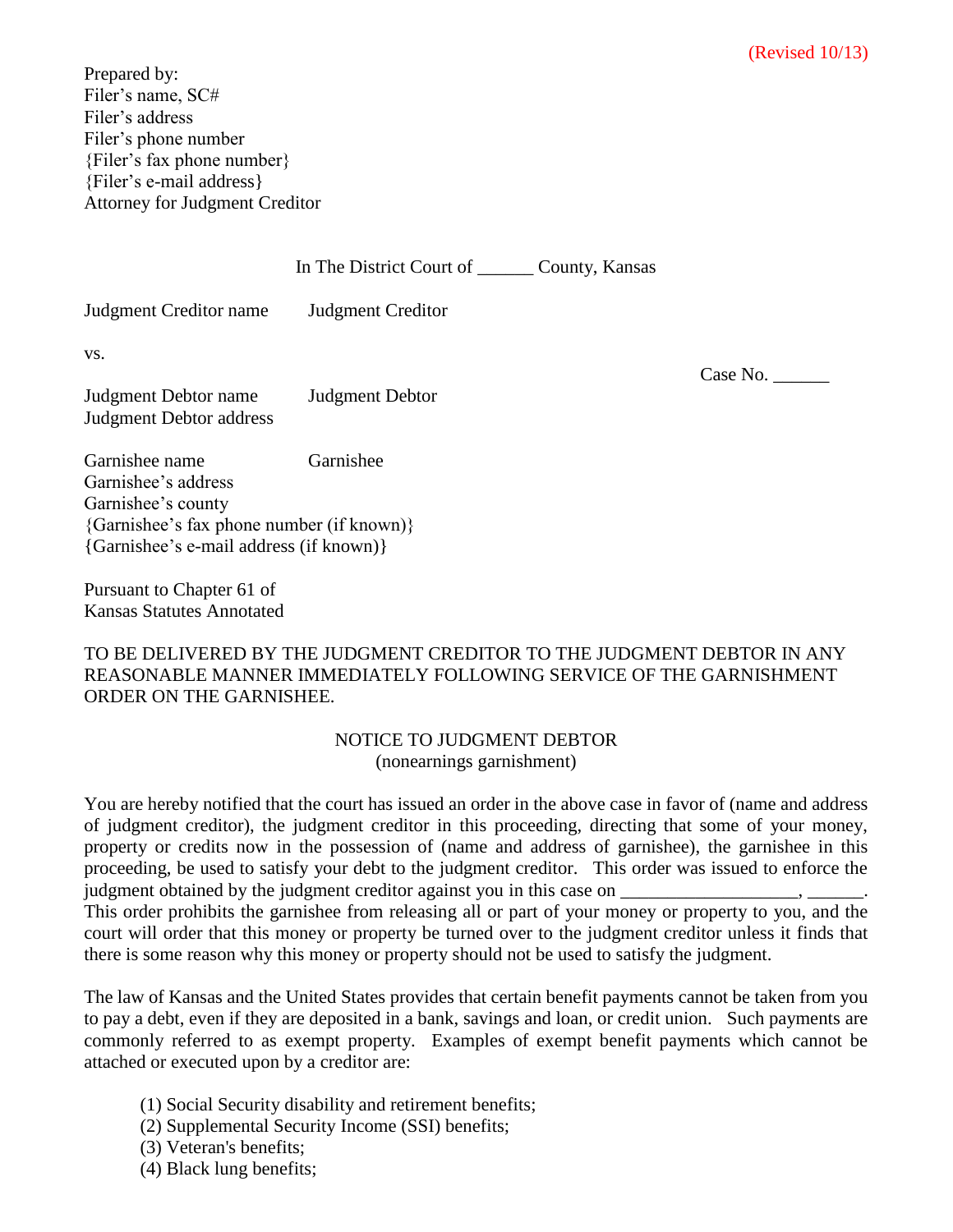- (5) Cash assistance payments under the Temporary Assistance for Families (TAF) program;
- (6) Cash assistance payments under the General Assistance (GA) program;
- (7) Unemployment compensation payments;
- (8) Workers compensation payments;
- (9) Certain pension benefits and retirement funds, including KPERS.

This is not an exclusive list. Other state and federal exemptions may apply to you. Certain exemptions may not apply to support orders or to back taxes. An attorney can assist you in determining which benefit payments are exempt.

If the court order affects property other than money which belongs to you, some or all of this property may also be exempt. Examples of exempt personal property are:

(1) Furnishings, equipment and supplies in your possession and reasonably necessary at your principal residence;

- (2) Personal jewelry and other ornaments up to \$1,000 in value;
- (3) One vehicle regularly used for transportation up to \$20,000 in value;
- (4) Tools and equipment used in your principal trade or business up to \$7,500 in value.

If you believe that the money or property being held by the garnishee is exempt and should not be given to the judgment creditor, you may request a hearing before the court to assert this claim. In order to request a hearing, you should fill out the form at the bottom of this notice and obtain from the clerk of the court or the court a date and time for the hearing, and file the form with the clerk of the court at (address of court). Immediately after the request for hearing is filed, you shall hand deliver a copy of the request for hearing to the judgment creditor or judgment creditor's attorney, if judgment creditor is represented by an attorney, or mail a copy of the request for hearing to the judgment creditor or judgment creditor's attorney, if judgment creditor is represented by an attorney, by first-class mail at the judgment creditor's, or judgment creditor's attorney's, last known address. You should ask for this hearing as soon as possible, but no later than 14 days after this notice is served on you. If you ask for a hearing to claim that your money or property is exempt, the court will hold a hearing no sooner than 7 nor later than 14 days after it receives your request. At the hearing you should present any evidence you have to show that your money or property is exempt. The burden is on you to prove that some or all of your property subject to the garnishment is exempt. You may wish to consult an attorney to represent you at this hearing. \_\_\_\_\_\_\_\_\_\_\_\_\_\_\_\_\_\_\_\_\_\_\_\_\_\_\_\_\_\_\_\_\_\_\_\_\_\_\_\_\_\_\_\_\_\_\_\_\_\_\_\_\_\_\_\_\_\_\_\_\_\_\_\_\_\_\_\_\_\_\_\_\_\_\_\_\_\_

(Name and address of court)

Case No. \_\_\_\_\_\_\_

## REQUEST FOR HEARING

I request a hearing because the money or property which is being garnished by the judgment creditor is exempt because it is

\_\_\_\_\_\_\_\_\_\_\_\_\_\_\_\_\_\_\_\_\_\_\_\_\_\_\_\_\_\_\_\_\_\_\_\_\_\_\_\_\_\_\_\_\_\_\_\_\_\_\_\_\_\_\_\_\_\_\_\_\_\_\_\_\_\_\_\_\_\_\_\_\_\_\_\_\_\_

\_\_\_\_\_\_\_\_\_\_\_\_\_\_\_\_\_\_\_\_\_\_\_\_\_\_\_\_\_\_\_\_\_\_\_\_\_\_\_ \_\_\_\_\_\_\_\_\_\_\_\_\_\_\_\_\_\_\_\_\_\_\_\_\_\_\_\_\_\_\_\_\_\_\_\_\_\_

\_\_\_\_\_\_\_\_\_\_\_\_\_\_\_\_\_\_\_\_\_\_\_\_\_\_\_\_\_\_\_\_\_\_\_\_\_\_\_\_\_\_\_\_\_\_\_\_\_\_\_\_\_\_\_\_\_\_\_\_\_\_\_\_\_\_\_\_\_\_\_\_\_\_\_\_\_\_

(reason property or money is exempt)

\_\_\_\_\_\_\_\_\_\_\_\_\_\_\_\_\_\_\_\_\_\_\_\_\_\_\_\_\_\_\_\_\_\_\_\_\_\_\_

\_\_\_\_\_\_\_\_\_\_\_\_\_\_\_\_\_\_\_\_\_\_\_\_\_\_\_\_\_\_\_\_\_\_\_\_\_\_\_ \_\_\_\_\_\_\_\_\_\_\_\_\_\_\_\_\_\_\_\_\_\_\_\_\_\_\_\_\_\_\_\_\_\_\_\_\_\_ Name of Judgment Debtor Signature of Judgment Debtor

Address Date

City, State, Zip Code

Telephone No.